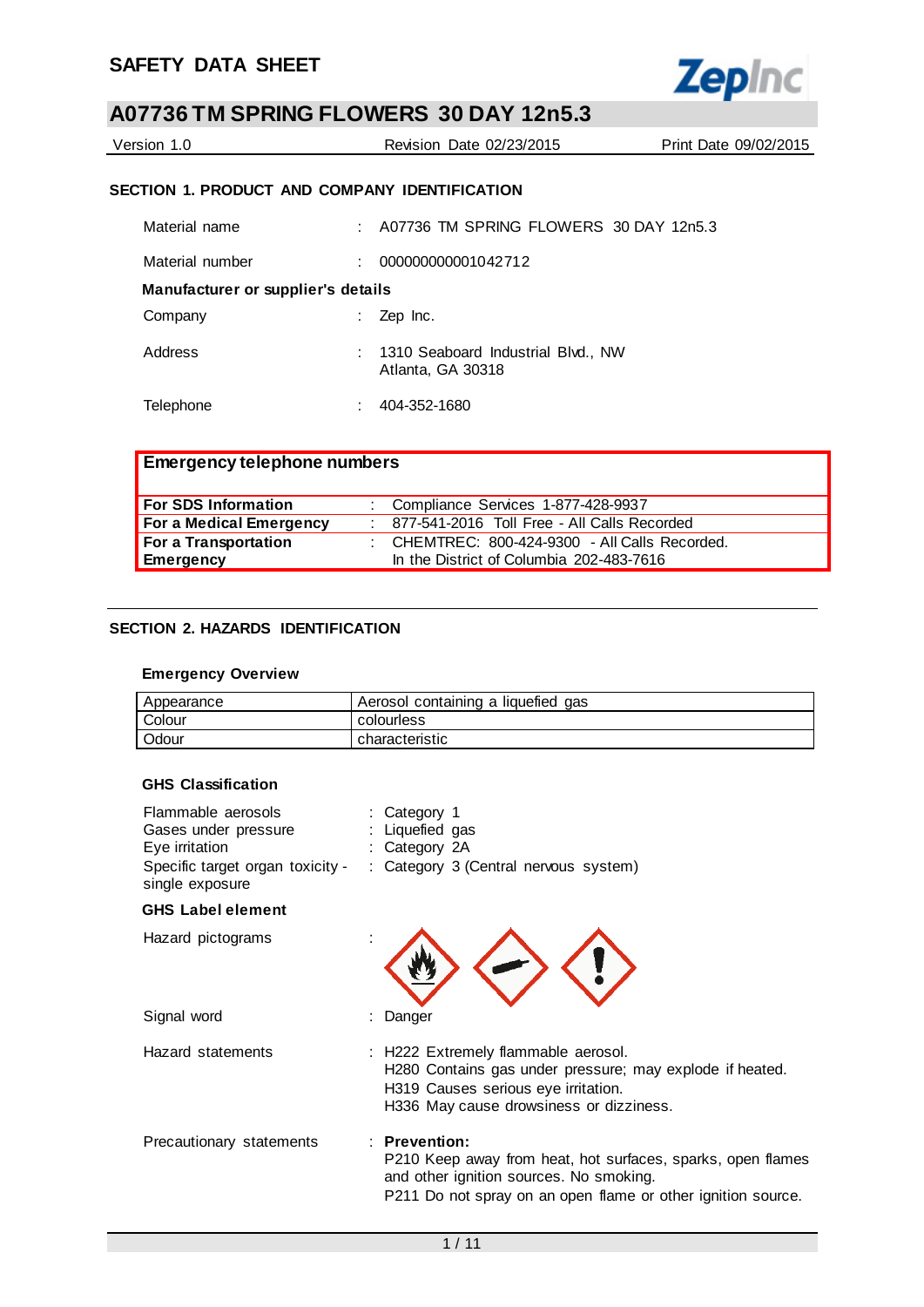Ĭ.



## **A07736 TM SPRING FLOWERS 30 DAY 12n5.3**

| Version 1.0                     | Revision Date 02/23/2015                                                                                                                                                                                                                                                                                                                                                                                                                                                                                                                                                                                                                                                                                                                                                                                                                                                                                                                                                                                                              | Print Date 09/02/2015 |
|---------------------------------|---------------------------------------------------------------------------------------------------------------------------------------------------------------------------------------------------------------------------------------------------------------------------------------------------------------------------------------------------------------------------------------------------------------------------------------------------------------------------------------------------------------------------------------------------------------------------------------------------------------------------------------------------------------------------------------------------------------------------------------------------------------------------------------------------------------------------------------------------------------------------------------------------------------------------------------------------------------------------------------------------------------------------------------|-----------------------|
|                                 | P251 Pressurized container: Do not pierce or burn, even after<br>use.<br>P261 Avoid breathing dust/ fume/ gas/ mist/ vapours/ spray.<br>P264 Wash skin thoroughly after handling.<br>P271 Use only outdoors or in a well-ventilated area.<br>P280 Wear eye protection/ face protection.<br>Response:<br>P304 + P340 + P312 IF INHALED: Remove victim to fresh air<br>and keep at rest in a position comfortable for breathing. Call a<br>POISON CENTER or doctor/ physician if you feel unwell.<br>P305 + P351 + P338 IF IN EYES: Rinse cautiously with water<br>for several minutes. Remove contact lenses, if present and<br>easy to do. Continue rinsing.<br>P337 + P313 If eye irritation persists: Get medical advice/<br>attention.<br>Storage:<br>P405 Store locked up.<br>P410 + P412 Protect from sunlight. Do not expose to<br>temperatures exceeding 50 °C/ 122 °F.<br>P403 + P235 Store in a well-ventilated place. Keep cool.<br>Disposal:<br>P501 Dispose of contents/container in accordance with local<br>regulation. |                       |
| <b>Potential Health Effects</b> |                                                                                                                                                                                                                                                                                                                                                                                                                                                                                                                                                                                                                                                                                                                                                                                                                                                                                                                                                                                                                                       |                       |
| Carcinogenicity:                |                                                                                                                                                                                                                                                                                                                                                                                                                                                                                                                                                                                                                                                                                                                                                                                                                                                                                                                                                                                                                                       |                       |
| <b>IARC</b>                     | No component of this product present at levels greater than or<br>equal to 0.1% is identified as probable, possible or confirmed<br>human carcinogen by IARC.                                                                                                                                                                                                                                                                                                                                                                                                                                                                                                                                                                                                                                                                                                                                                                                                                                                                         |                       |
| <b>ACGIH</b>                    | No component of this product present at levels greater than or<br>equal to 0.1% is identified as a carcinogen or potential<br>carcinogen by ACGIH.                                                                                                                                                                                                                                                                                                                                                                                                                                                                                                                                                                                                                                                                                                                                                                                                                                                                                    |                       |
| <b>OSHA</b>                     | No component of this product present at levels greater than or<br>equal to 0.1% is identified as a carcinogen or potential<br>carcinogen by OSHA.                                                                                                                                                                                                                                                                                                                                                                                                                                                                                                                                                                                                                                                                                                                                                                                                                                                                                     |                       |
| <b>NTP</b>                      | No component of this product present at levels greater than or<br>equal to 0.1% is identified as a known or anticipated carcinogen<br>by NTP.                                                                                                                                                                                                                                                                                                                                                                                                                                                                                                                                                                                                                                                                                                                                                                                                                                                                                         |                       |

### **SECTION 3. COMPOSITION/INFORMATION ON INGREDIENTS**

Substance / Mixture : Mixture

#### **Hazardous components**

| l Chemical Name l | CAS-No. | Concentration [%] |
|-------------------|---------|-------------------|
| acetone           | 67-64-1 | $>= 70 - 590$     |
| I propane         | 74-98-6 | $>= 20 - 30$      |

#### **SECTION 4. FIRST AID MEASURES**

General advice : Move out of dangerous area.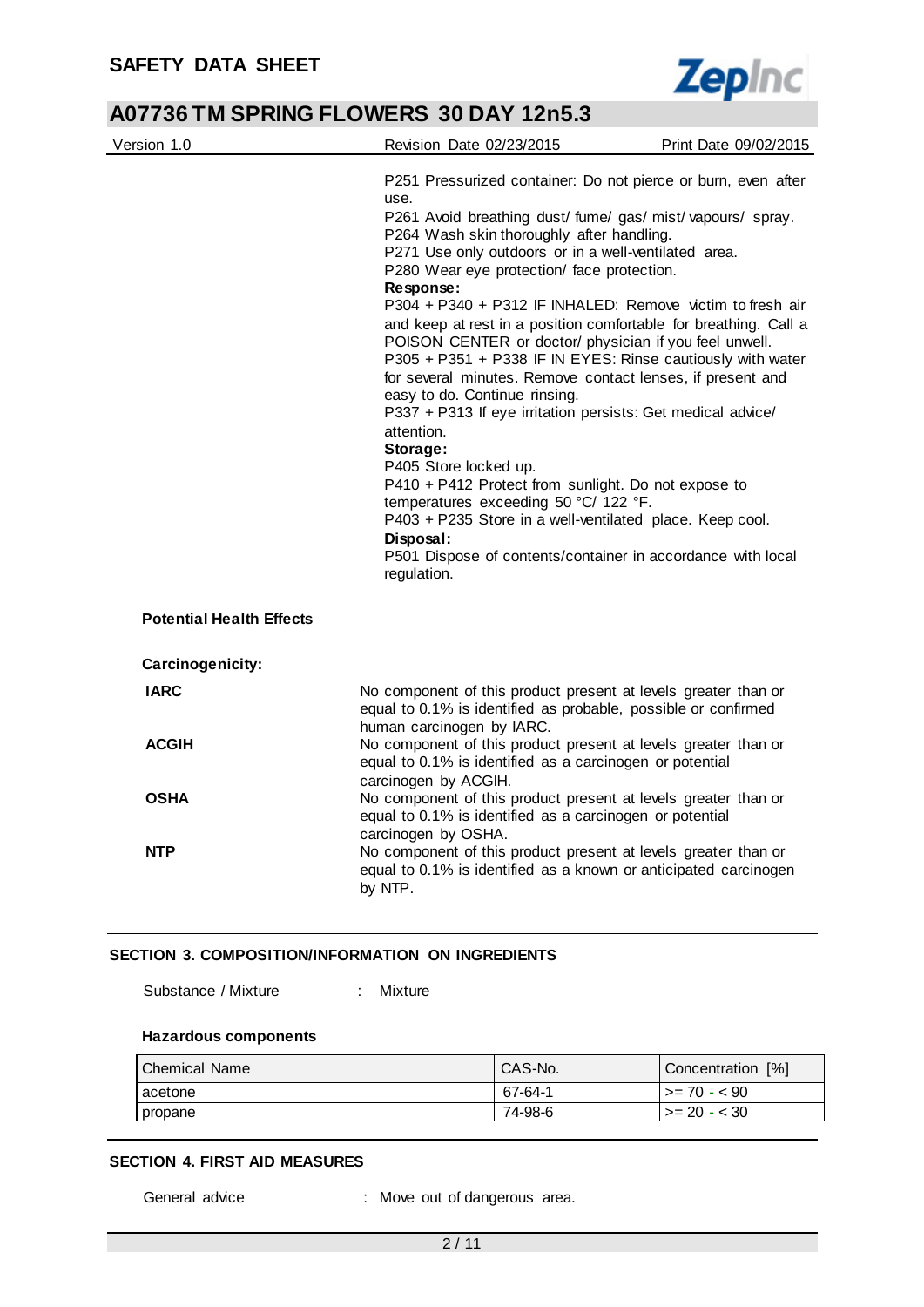

| Version 1.0             | Revision Date 02/23/2015                                                                                                                                                                                                                   | Print Date 09/02/2015 |
|-------------------------|--------------------------------------------------------------------------------------------------------------------------------------------------------------------------------------------------------------------------------------------|-----------------------|
|                         | Show this safety data sheet to the doctor in attendance.<br>Do not leave the victim unattended.                                                                                                                                            |                       |
| If inhaled              | : Consult a physician after significant exposure.<br>If unconscious place in recovery position and seek medical<br>advice.                                                                                                                 |                       |
| In case of skin contact | : Wash off immediately with plenty of water for at least 15<br>minutes.<br>If on clothes, remove clothes.<br>Wash contaminated clothing before re-use.<br>If skin irritation persists, call a physician.                                   |                       |
| In case of eye contact  | : Remove contact lenses.<br>Protect unharmed eye.<br>Keep eye wide open while rinsing.<br>If eye irritation persists, consult a specialist.<br>In case of contact, immediately flush eyes with plenty of water<br>for at least 15 minutes. |                       |
| If swallowed            | : Keep respiratory tract clear.<br>Never give anything by mouth to an unconscious person.<br>If symptoms persist, call a physician.<br>DO NOT induce vomiting unless directed to do so by a<br>physician or poison control center.         |                       |

## **SECTION 5. FIREFIGHTING MEASURES**

| Suitable extinguishing media                     | : Alcohol-resistant foam<br>Carbon dioxide (CO2)<br>Dry chemical<br>Water spray jet                                                                                                                                                                                             |
|--------------------------------------------------|---------------------------------------------------------------------------------------------------------------------------------------------------------------------------------------------------------------------------------------------------------------------------------|
| Unsuitable extinguishing<br>media                | : High volume water jet                                                                                                                                                                                                                                                         |
| Specific hazards during<br>firefighting          | : Do not allow run-off from fire fighting to enter drains or water<br>courses.                                                                                                                                                                                                  |
| Hazardous combustion<br>products                 | : Carbon dioxide (CO2)<br>Carbon monoxide<br>Smoke                                                                                                                                                                                                                              |
| Specific extinguishing<br>methods                | : Use extinguishing measures that are appropriate to local<br>circumstances and the surrounding environment.                                                                                                                                                                    |
| Further information                              | : For safety reasons in case of fire, cans should be stored<br>separately in closed containments.<br>Use a water spray to cool fully closed containers.<br>Fire residues and contaminated fire extinguishing water must<br>be disposed of in accordance with local regulations. |
| Special protective equipment<br>for firefighters | : Wear self-contained breathing apparatus for firefighting if<br>necessary.                                                                                                                                                                                                     |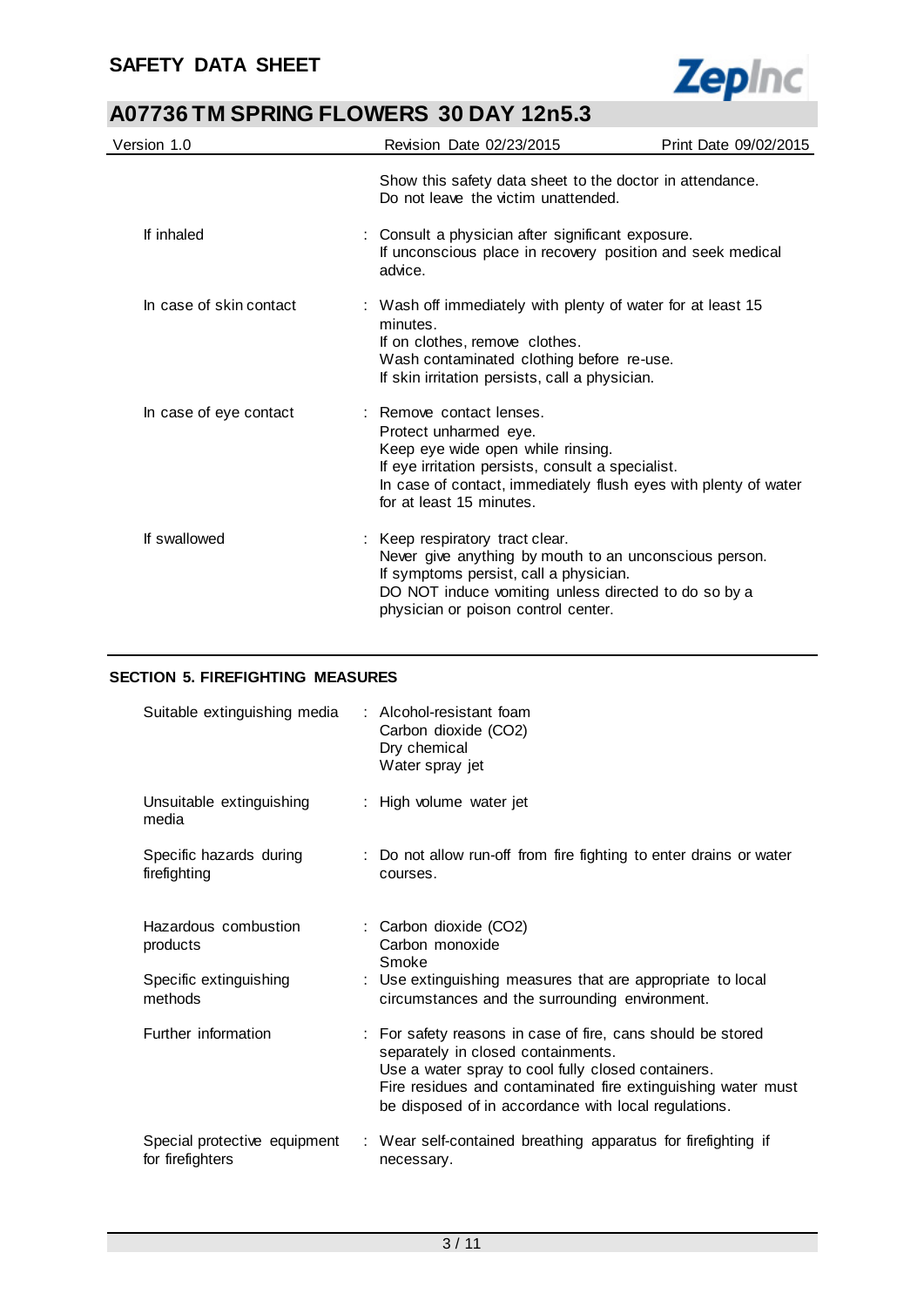

Version 1.0 Revision Date 02/23/2015 Print Date 09/02/2015

#### **SECTION 6. ACCIDENTAL RELEASE MEASURES**

| Personal precautions,<br>protective equipment and<br>emergency procedures | : Use personal protective equipment.<br>Ensure adequate ventilation.<br>Remove all sources of ignition.<br>Evacuate personnel to safe areas.<br>Beware of vapours accumulating to form explosive<br>concentrations. Vapours can accumulate in low areas. |
|---------------------------------------------------------------------------|----------------------------------------------------------------------------------------------------------------------------------------------------------------------------------------------------------------------------------------------------------|
| Environmental precautions                                                 | : Prevent product from entering drains.<br>Prevent further leakage or spillage if safe to do so.<br>If the product contaminates rivers and lakes or drains inform<br>respective authorities.                                                             |
| Methods and materials for<br>containment and cleaning up                  | : Sweep up or vacuum up spillage and collect in suitable<br>container for disposal.<br>Soak up with inert absorbent material (e.g. sand, silica gel,<br>acid binder, universal binder, sawdust).                                                         |

### **SECTION 7. HANDLING AND STORAGE**

| Advice on safe handling     | : Avoid exposure - obtain special instructions before use.<br>Avoid contact with skin and eyes.<br>For personal protection see section 8.<br>Smoking, eating and drinking should be prohibited in the<br>application area.<br>Take precautionary measures against static discharges.<br>Provide sufficient air exchange and/or exhaust in work rooms.<br>Dispose of rinse water in accordance with local and national<br>regulations.<br>Do not breathe vapours or spray mist.<br>Always replace cap after use. |
|-----------------------------|-----------------------------------------------------------------------------------------------------------------------------------------------------------------------------------------------------------------------------------------------------------------------------------------------------------------------------------------------------------------------------------------------------------------------------------------------------------------------------------------------------------------|
| Conditions for safe storage | : BEWARE: Aerosol is pressurized. Keep away from direct sun<br>exposure and temperatures over 50 °C. Do not open by force<br>or throw into fire even after use. Do not spray on flames or<br>red-hot objects.<br>No smoking.<br>Observe label precautions.<br>Keep in a dry, cool and well-ventilated place.<br>Electrical installations / working materials must comply with<br>the technological safety standards.                                                                                            |
| Materials to avoid          | : Store and keep away from, oxidizing agents and acids.<br>Store and keep away from bases and alkalies.                                                                                                                                                                                                                                                                                                                                                                                                         |

## **SECTION 8. EXPOSURE CONTROLS/PERSONAL PROTECTION**

#### **Components with workplace control parameters**

| Components | CAS-No. | Value type | Control     | <b>Basis</b> |
|------------|---------|------------|-------------|--------------|
|            |         | (Form of   | parameters  |              |
|            |         | exposure)  | Permissible |              |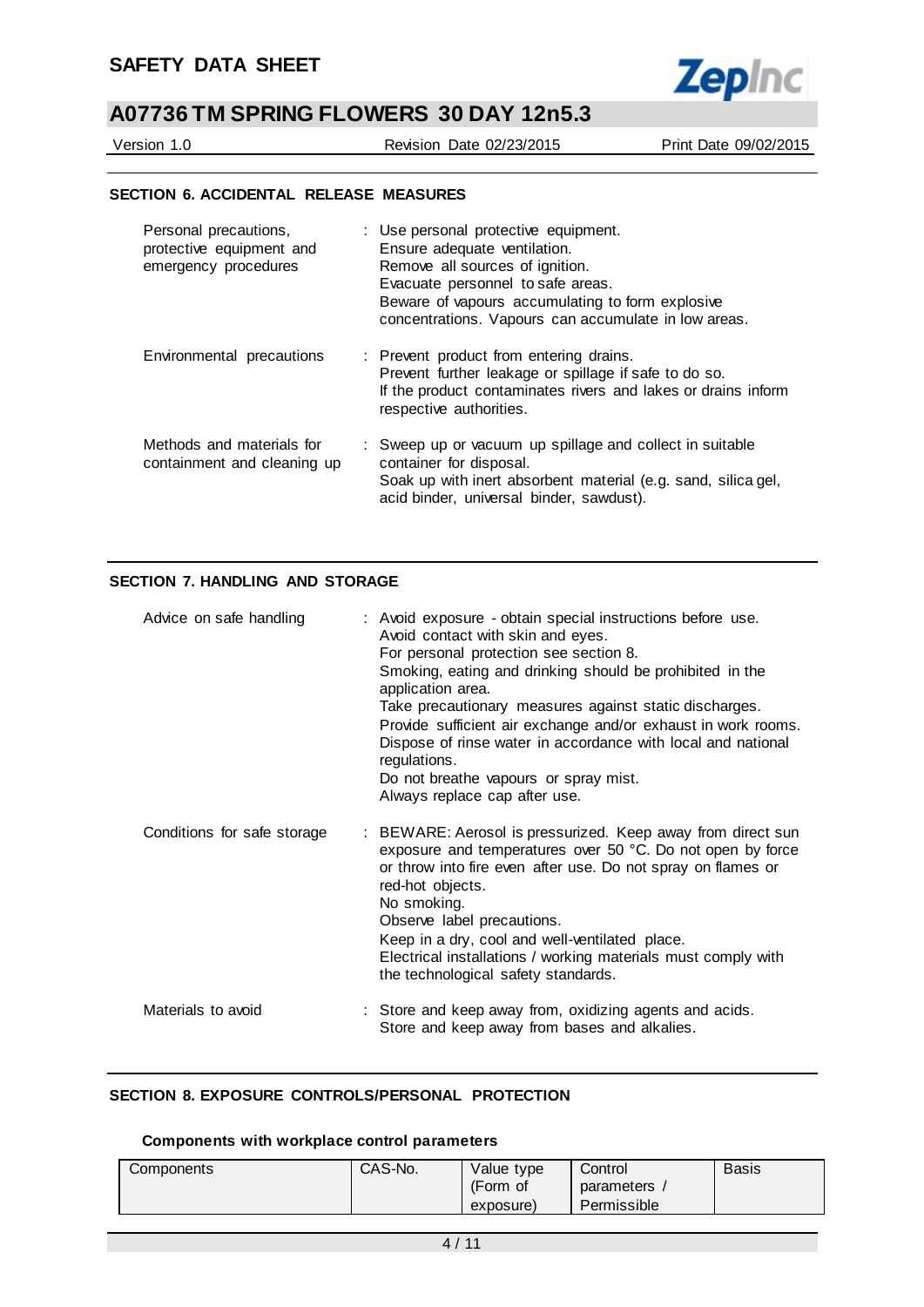

| Version 1.0 |  |  |
|-------------|--|--|
|             |  |  |

Revision Date 02/23/2015 Print Date 09/02/2015

|         |         |             | concentration |              |
|---------|---------|-------------|---------------|--------------|
| acetone | 67-64-1 | <b>TWA</b>  | 500 ppm       | ACGIH        |
|         |         | <b>STEL</b> | 750 ppm       | ACGIH        |
|         |         | <b>TWA</b>  | 250 ppm       | NIOSH REL    |
|         |         |             | 590 mg/m3     |              |
|         |         | <b>TWA</b>  | 1,000 ppm     | OSHA Z-1     |
|         |         |             | 2,400 mg/m3   |              |
|         |         | <b>TWA</b>  | 750 ppm       | OSHA P0      |
|         |         |             | 1,800 mg/m3   |              |
|         |         | <b>STEL</b> | 1,000 ppm     | OSHA P0      |
|         |         |             | 2,400 mg/m3   |              |
| propane | 74-98-6 | <b>TWA</b>  | 1,000 ppm     | <b>ACGIH</b> |
|         |         | <b>TWA</b>  | 1,000 ppm     | NIOSH REL    |
|         |         |             | 1,800 mg/m3   |              |
|         |         | <b>TWA</b>  | 1,000 ppm     | OSHA Z-1     |
|         |         |             | 1,800 mg/m3   |              |
|         |         | <b>TWA</b>  | 1,000 ppm     | OSHA P0      |
|         |         |             | 1,800 mg/m3   |              |

## **Biological occupational exposure limits**

| Component   | CAS-No. | Control    | Biological | Sampling  | Permissible   | <b>Basis</b>     |
|-------------|---------|------------|------------|-----------|---------------|------------------|
|             |         | parameters | specimen   | time      | concentration |                  |
| 2-PROPANONE | 67-64-1 | Acetone    | Urine      | End of    | $50$ mg/l     | <b>ACGIH BEI</b> |
|             |         |            |            | shift (As |               |                  |
|             |         |            |            | soon as   |               |                  |
|             |         |            |            | possible  |               |                  |
|             |         |            |            | after     |               |                  |
|             |         |            |            | exposure  |               |                  |
|             |         |            |            | ceases)   |               |                  |

## **Personal protective equipment**

| Respiratory protection     | : Use respiratory protection unless adequate local exhaust<br>ventilation is provided or exposure assessment demonstrates<br>that exposures are within recommended exposure guidelines. |
|----------------------------|-----------------------------------------------------------------------------------------------------------------------------------------------------------------------------------------|
| Hand protection<br>Remarks | : The suitability for a specific workplace should be discussed<br>with the producers of the protective gloves.                                                                          |
| Eye protection             | : Ensure that eyewash stations and safety showers are close to<br>the workstation location.<br>Safety glasses                                                                           |
| Skin and body protection   | : impervious clothing<br>Choose body protection according to the amount and<br>concentration of the dangerous substance at the work place.                                              |
| Hygiene measures           | : When using do not eat or drink.<br>When using do not smoke.<br>Wash hands before breaks and at the end of workday.                                                                    |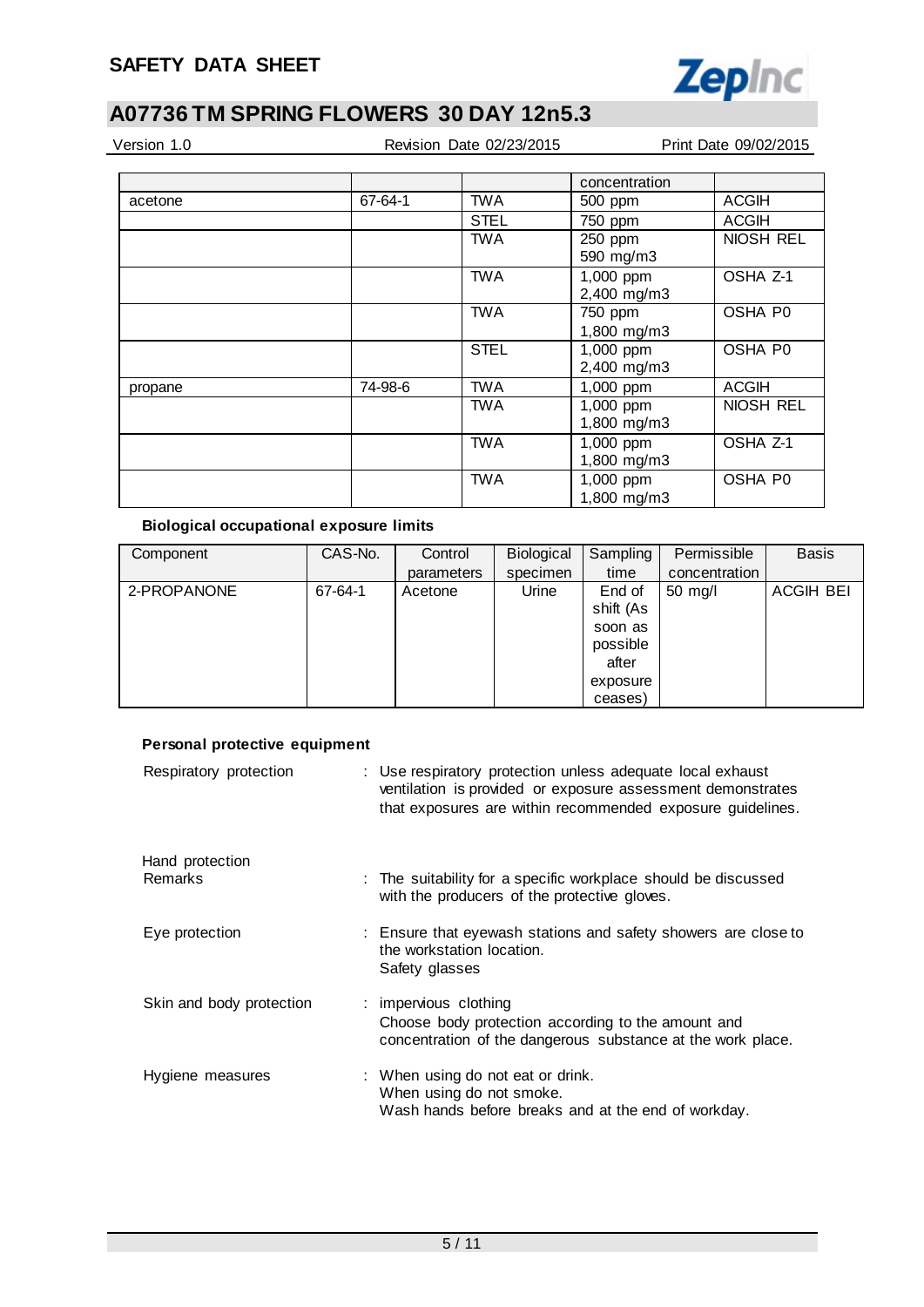

Version 1.0 Revision Date 02/23/2015 Print Date 09/02/2015

## **SECTION 9. PHYSICAL AND CHEMICAL PROPERTIES**

| Appearance                                 |    | Aerosol containing a liquefied gas |
|--------------------------------------------|----|------------------------------------|
| Colour                                     |    | colourless                         |
| Odour                                      |    | characteristic                     |
| Odour Threshold                            |    | no data available                  |
| pH                                         | ÷. | not applicable                     |
| Melting point/freezing point               | ÷  | no data available                  |
| Boiling point                              |    | no data available                  |
| Flash point                                |    | $~<$ -6.6 °C                       |
|                                            |    |                                    |
| Evaporation rate                           | ÷  | no data available                  |
| Flammability (solid, gas)                  | ÷  | Extremely flammable aerosol.       |
| Upper explosion limit                      | ÷. | no data available                  |
| Lower explosion limit                      |    | : no data available                |
| Vapour pressure                            |    | no data available                  |
| Relative vapour density                    |    | no data available                  |
| Density                                    |    | no data available                  |
| Solubility(ies)                            |    |                                    |
| Water solubility                           | ÷  | partly soluble                     |
| Solubility in other solvents               | t. | not determined                     |
| Partition coefficient: n-<br>octanol/water |    | : no data available                |
| Auto-ignition temperature                  | ÷. | not determined                     |
| Thermal decomposition                      |    | : no data available                |
| Viscosity                                  |    |                                    |
| Viscosity, kinematic                       | ÷  | no data available                  |
| Heat of combustion                         |    | 36.58 kJ/g                         |
|                                            |    |                                    |

## **SECTION 10. STABILITY AND REACTIVITY**

| Reactivity                            | : Stable                                              |
|---------------------------------------|-------------------------------------------------------|
| Chemical stability                    | : Stable under normal conditions.                     |
| Possibility of hazardous<br>reactions | : No decomposition if stored and applied as directed. |
|                                       | Vapours may form explosive mixture with air.          |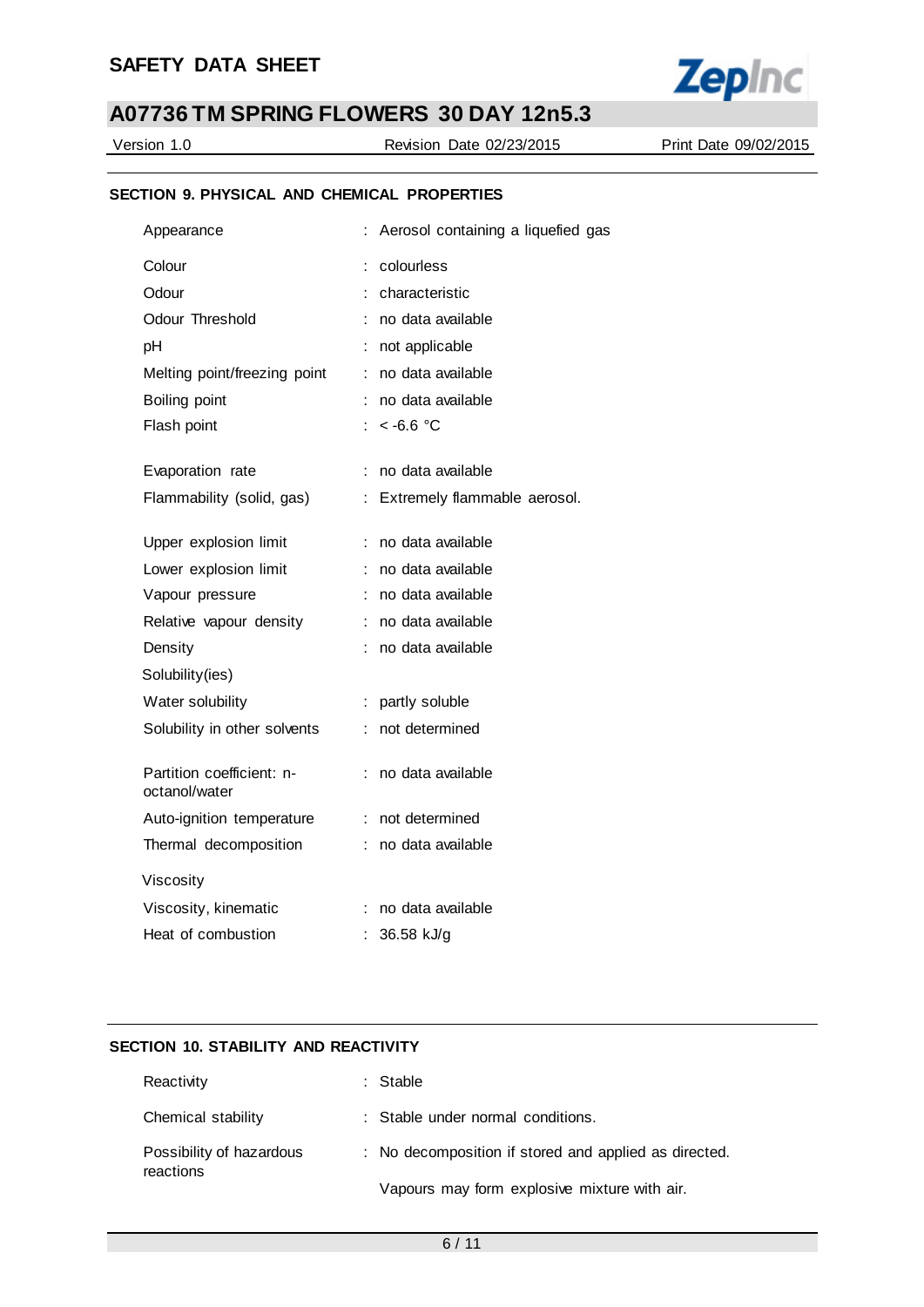

| Version 1.0            | Revision Date 02/23/2015                                                   | Print Date 09/02/2015 |
|------------------------|----------------------------------------------------------------------------|-----------------------|
| Conditions to avoid    | : Heat, flames and sparks.<br>Extremes of temperature and direct sunlight. |                       |
| Incompatible materials | $:$ Acids<br><b>Bases</b><br>Oxidizing agents                              |                       |

## **SECTION 11. TOXICOLOGICAL INFORMATION**

#### **Acute toxicity**

no data available

### **Skin corrosion/irritation**

### **Product:**

Remarks: May cause skin irritation in susceptible persons.

#### **Serious eye damage/eye irritation**

#### **Product:**

Remarks: Severe eye irritation

#### **Respiratory or skin sensitisation**

no data available

### **Germ cell mutagenicity**

no data available

### **Carcinogenicity**

no data available

#### **Reproductive toxicity**

no data available

#### **acetone: propane:**

#### **STOT - single exposure**

no data available

#### **STOT - repeated exposure**

no data available

#### **Aspiration toxicity**

no data available

#### **Further information**

### **Product:**

Remarks: Symptoms of overexposure may be headache, dizziness, tiredness, nausea and vomiting., Concentrations substantially above the TLV value may cause narcotic effects., Solvents may degrease the skin.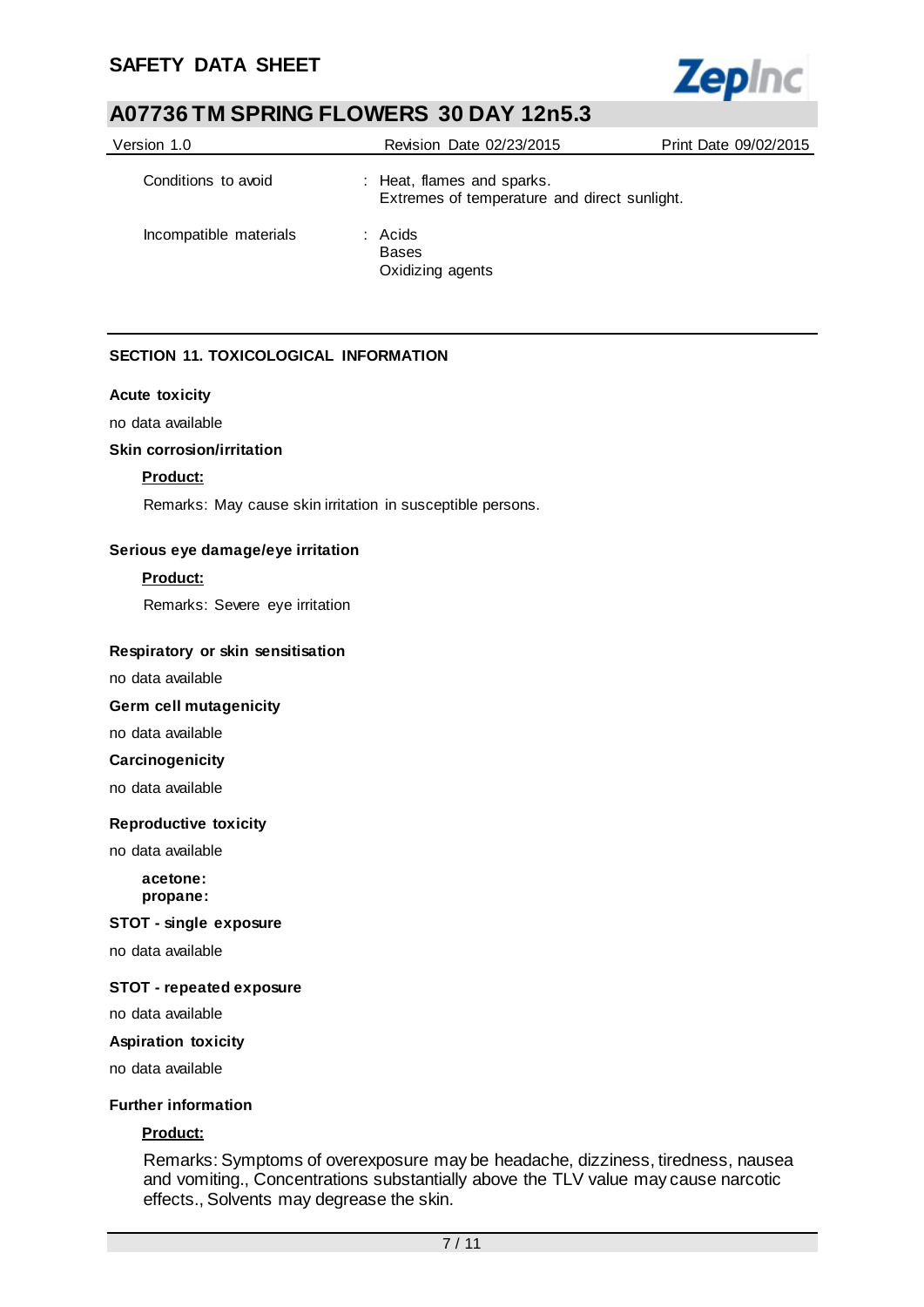

Version 1.0 Revision Date 02/23/2015 Print Date 09/02/2015

## **SECTION 12. ECOLOGICAL INFORMATION**

| <b>Ecotoxicity</b>                                    |                                                                                                                                                                                      |
|-------------------------------------------------------|--------------------------------------------------------------------------------------------------------------------------------------------------------------------------------------|
| no data available                                     |                                                                                                                                                                                      |
| Persistence and degradability                         |                                                                                                                                                                                      |
| no data available<br><b>Bioaccumulative potential</b> |                                                                                                                                                                                      |
| Product:                                              |                                                                                                                                                                                      |
| Partition coefficient: n-<br>octanol/water            | $:$ Remarks: no data available                                                                                                                                                       |
| <b>Mobility in soil</b>                               |                                                                                                                                                                                      |
| no data available                                     |                                                                                                                                                                                      |
| Other adverse effects                                 |                                                                                                                                                                                      |
| no data available<br><b>Product:</b>                  |                                                                                                                                                                                      |
| Regulation<br>Remarks                                 | 40 CFR Protection of Environment; Part 82 Protection of<br>Stratospheric Ozone - CAA Section 602 Class I<br><b>Substances</b><br>This product neither contains, nor was manufactured |
|                                                       | with a Class I or Class II ODS as defined by the U.S.<br>Clean Air Act Section 602 (40 CFR 82, Subpt. A, App.A<br>+ B).                                                              |
| Additional ecological<br>information                  | : no data available                                                                                                                                                                  |

## **SECTION 13. DISPOSAL CONSIDERATIONS**

| Disposal methods       |                                                                                                                                                                                 |
|------------------------|---------------------------------------------------------------------------------------------------------------------------------------------------------------------------------|
| Waste from residues    | : Do not dispose of waste into sewer.<br>Do not contaminate ponds, waterways or ditches with<br>chemical or used container.<br>Dispose of in accordance with local regulations. |
| Contaminated packaging | : Empty remaining contents.<br>Dispose of as unused product.<br>Do not re-use empty containers.<br>Do not burn, or use a cutting torch on, the empty drum.                      |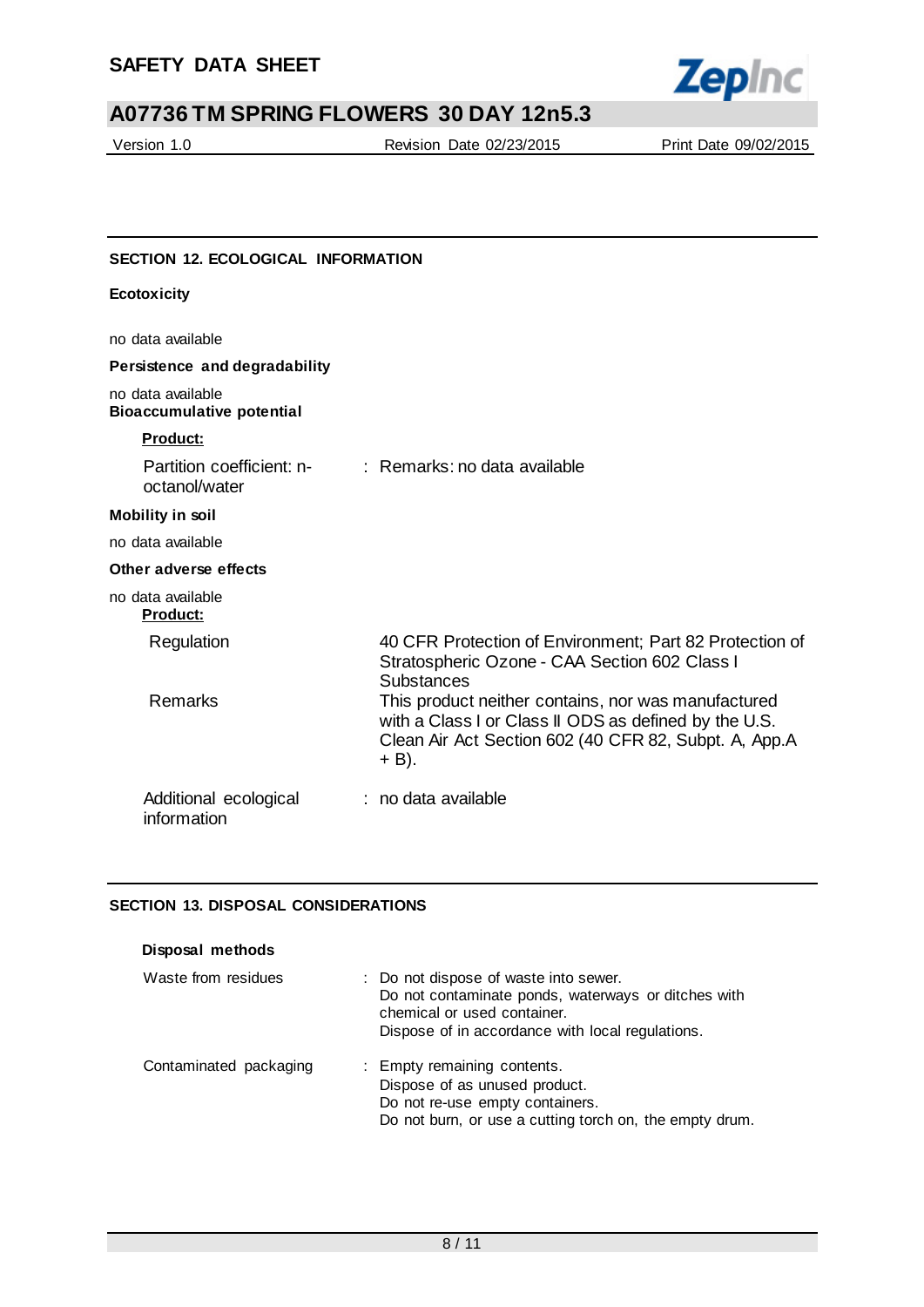

Version 1.0 Revision Date 02/23/2015 Print Date 09/02/2015

#### **SECTION 14. TRANSPORT INFORMATION**

Transportation Regulation: 49 CFR (USA): ORM-D, CONSUMER COMMODITY

Transportation Regulation: IMDG (Vessel): UN1950, AEROSOLS, 2.1, - Limited quantity

Transportation Regulation: IATA (Cargo Air): UN1950, Aerosols, flammable, 2.1, - Limited quantity

Transportation Regulation: IATA (Passenger Air): UN1950, Aerosols, flammable, 2.1, - Limited quantity

Transportation Regulation: TDG (Canada): UN1950, AEROSOLS, 2.1, - Limited quantity

#### **SECTION 15. REGULATORY INFORMATION**

#### **EPCRA - Emergency Planning and Community Right-to-Know Act**

#### **CERCLA Reportable Quantity**

| Components | CAS-No. | Component RQ | Calculated product RQ |
|------------|---------|--------------|-----------------------|
|            |         | (Ibsˈ        | (lbs)                 |
| acetone    | 67-64-1 | 5000         | *                     |

\*: Calculated RQ exceeds reasonably attainable upper limit.

#### **SARA 304 Extremely Hazardous Substances Reportable Quantity**

This material does not contain any components with a section 304 EHS RQ.

| SARA 311/312 Hazards | : Fire Hazard<br>Sudden Release of Pressure Hazard<br>Acute Health Hazard                                                                                                                              |
|----------------------|--------------------------------------------------------------------------------------------------------------------------------------------------------------------------------------------------------|
| <b>SARA 302</b>      | : SARA 302: No chemicals in this material are subject to the<br>reporting requirements of SARA Title III, Section 302.                                                                                 |
| <b>SARA 313</b>      | : SARA 313: This material does not contain any chemical<br>components with known CAS numbers that exceed the<br>threshold (De Minimis) reporting levels established by SARA<br>Title III, Section 313. |
| California Prop 65   | This product does not contain any chemicals known to State of<br>California to cause cancer, birth defects, or any other<br>reproductive harm.                                                         |

**The components of this product are reported in the following inventories:**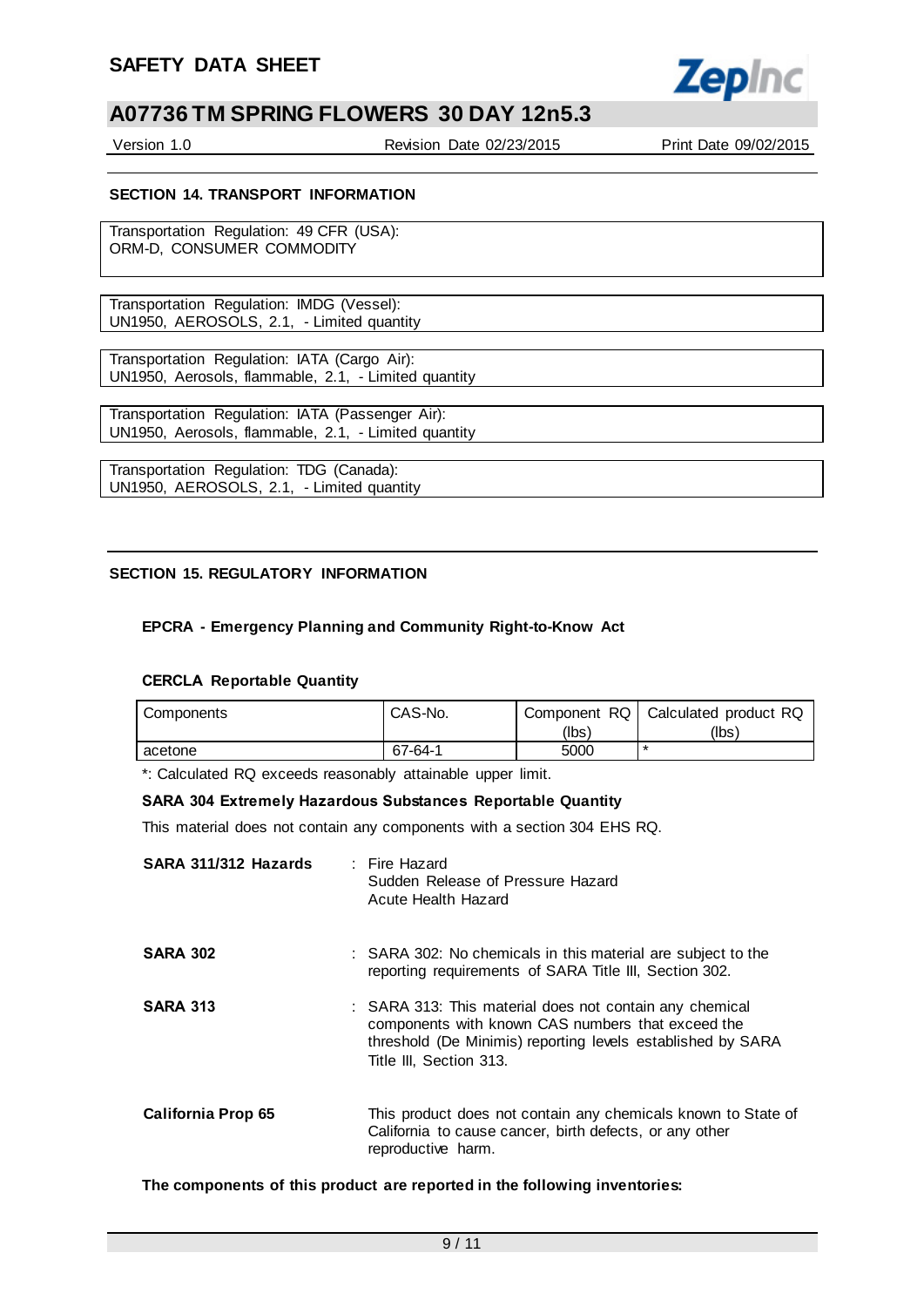

| Version 1.0  | Revision Date 02/23/2015                                            | Print Date 09/02/2015 |
|--------------|---------------------------------------------------------------------|-----------------------|
|              |                                                                     |                       |
| <b>TSCA</b>  | On TSCA Inventory                                                   |                       |
| <b>DSL</b>   | This product contains one or several components that are not on the |                       |
|              | Canadian DSL nor NDSL.                                              |                       |
| <b>AICS</b>  | Not in compliance with the inventory                                |                       |
| <b>NZIOC</b> | Not in compliance with the inventory                                |                       |
| <b>PICCS</b> | Not in compliance with the inventory                                |                       |
| <b>IECSC</b> | Not in compliance with the inventory                                |                       |
|              |                                                                     |                       |

#### **Inventory Acronym and Validity Area Legend:**

AICS (Australia), DSL (Canada), IECSC (China), REACH (European Union), ENCS (Japan), ISHL (Japan), KECI (Korea), NZIoC (New Zealand), PICCS (Philippines), TSCA (USA)

#### **SECTION 16. OTHER INFORMATION**





OSHA GHS Label Information: